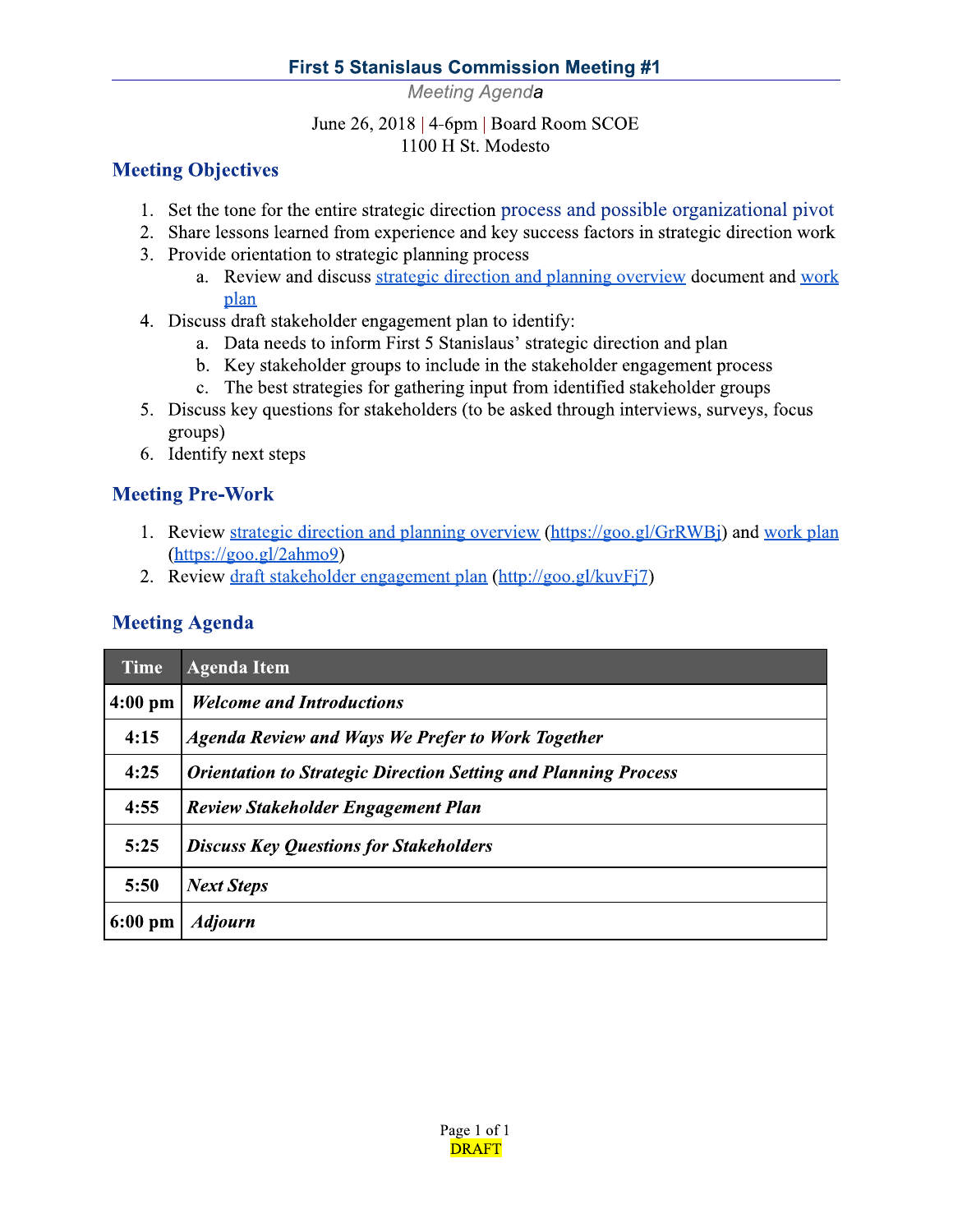#### **Stakeholder Engagement Plan**

First 5 Stanislaus Strategic Direction & Planning

#### **Purpose of this Document:**

- 1. Identify the data needed to inform First 5 Stanislaus' strategic direction and plan
- 2. Identify the categories of stakeholders that are able to provide the necessary data/input/ information
- 3. Identify the methodology for collecting the necessary data

#### **Data Needs**

| <b>Type of Data/Information</b>                                                                                                                    | <b>Key Questions (examples)</b><br>$I =$ Interview; $S =$ Survey; $FG =$ Focus group<br>(most questions could be restructured from one format to another)                                                                                                                                                                                                                                                                                                                                                                                                                                                                                                                                                                                                                                                                                 |
|----------------------------------------------------------------------------------------------------------------------------------------------------|-------------------------------------------------------------------------------------------------------------------------------------------------------------------------------------------------------------------------------------------------------------------------------------------------------------------------------------------------------------------------------------------------------------------------------------------------------------------------------------------------------------------------------------------------------------------------------------------------------------------------------------------------------------------------------------------------------------------------------------------------------------------------------------------------------------------------------------------|
| <b>Strategic Direction:</b><br>Innovation opportunities,<br>perception of effectiveness,<br>potential future role(s),<br>priorities moving forward | Based on the current context and financial outlook for First 5<br>Stanislaus, what roles should First 5 Stanislaus explore and<br>consider?<br>In what 1-2 areas do you believe First 5 Stanislaus has been<br>$\bullet$<br>most successful or impactful? How should First 5 Stanislaus<br>build upon this success moving forward? $(I)$<br>How can First 5 Stanislaus best support the community? What<br>$\bullet$<br>new or innovative approaches should First 5 Stanislaus<br>explore to maximize its impact? $(I, S)$<br>What 1 or 2 areas should First 5 Stanislaus prioritize in its<br>$\bullet$<br>future work? (I - options provided)<br>Are there any areas of work in which First 5 Stanislaus is<br>$\bullet$<br>currently engaged that you don't think it should continue to<br>pursue in the future? Please describe $(I)$ |
| <b>Community Needs:</b><br>Observations of trends and<br>needs in the community                                                                    | Where is there currently positive, forward momentum in the<br>$\bullet$<br>community that First 5 Stanislaus should build upon and/or<br>leverage to have even greater impact on children 0-5 and<br>families? $(l)$<br>What are the biggest problems facing young children and their<br>$\bullet$<br>families? $(I, S)$<br>What are the greatest service gaps for children 0-5 and<br>$\bullet$<br>families in Stanislaus County? (I, S)<br>Where are there gaps in the system of care designed to support<br>$\bullet$<br>children 0-5 and families in Stanislaus County? $(I, S)$<br>What are the top 2 most important external forces or trends<br>$\bullet$<br>that need to be taken into account during this strategic<br>planning process? $(I, S)$<br>Please briefly share the impact on your organization of a 10%,              |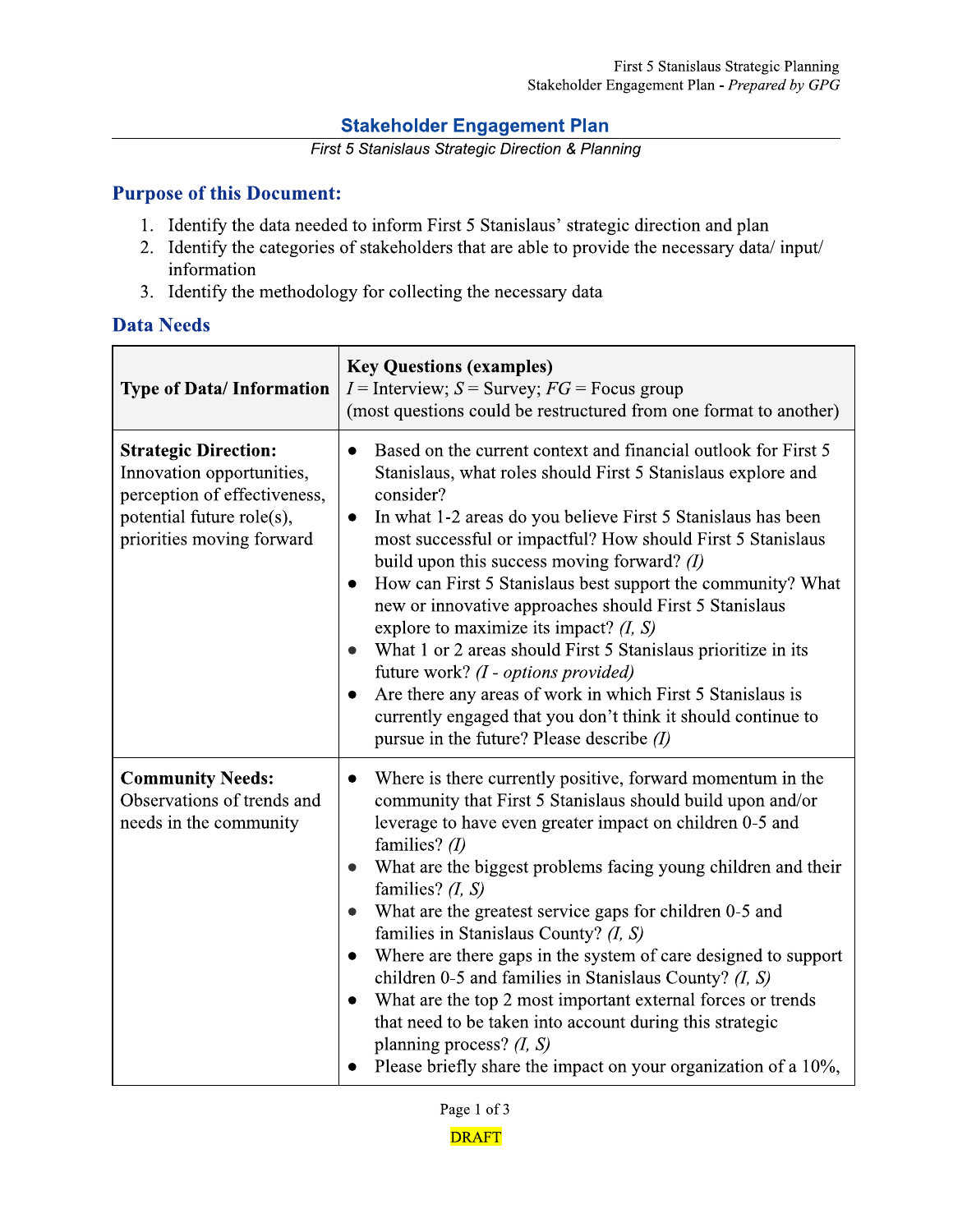|                                                                                                                                                 | $20\%$ , and 50% cut in funding from First 5 Stanislaus (S -<br>question for funded partners only)                                                                                                                                                                                                                                                                                                                                                                                                                                                                                                                                                                                                                                                                                                                                                                                                                                                          |
|-------------------------------------------------------------------------------------------------------------------------------------------------|-------------------------------------------------------------------------------------------------------------------------------------------------------------------------------------------------------------------------------------------------------------------------------------------------------------------------------------------------------------------------------------------------------------------------------------------------------------------------------------------------------------------------------------------------------------------------------------------------------------------------------------------------------------------------------------------------------------------------------------------------------------------------------------------------------------------------------------------------------------------------------------------------------------------------------------------------------------|
| <b>Lived Experience:</b><br>Challenges for system users<br>and children, barriers, basic<br>life needs, what is most<br>important to them, etc. | What are the biggest challenges you face in your family? $(FG)$<br>What services do you need most to address these challenges?<br>$\bullet$<br>What would make it easier for you to access these services?<br>(FG)<br>Please indicate the level of demand for each of the services<br>$\bullet$<br>provided by First 5 Stanislaus and/or its partners: (1-Low<br>demand; 2; 3-High demand; Don't know) (S, restructured for<br>FG)<br>Steering Committee to provide list of existing services<br>$\bigcirc$<br>Please rank in order of importance (most important to least)<br>$\bullet$<br>important) the potential services listed below that First 5<br>Stanislaus and/or its partners could offer in the future to better<br>provide the services that are needed by Stanislaus County's<br>children 0-5 and their families<br>Steering Committee/Commissioners to develop list of<br>$\circ$<br>services or types of services (S, restructured for FG) |

# **Methodology**

| Data<br><b>Collection</b><br><b>Method</b>          | <b>Data Collection Activities</b>                                                                                                                                                                                                                                                                                                                                                                                                                                                                                                                       |
|-----------------------------------------------------|---------------------------------------------------------------------------------------------------------------------------------------------------------------------------------------------------------------------------------------------------------------------------------------------------------------------------------------------------------------------------------------------------------------------------------------------------------------------------------------------------------------------------------------------------------|
| <b>Interviews</b><br>(July 2018)                    | Up to 15 interviews can be conducted within the current Scope of Work. Key<br>interview candidates include internal and external stakeholders that are<br>broadly representative across stakeholder categories OR provide a critical<br>and unique perspective especially in relation to First 5 Stanislaus' strategic<br>direction and/or community needs.<br>Interviewees will be invited to participate by David Jones via email and GPG<br>will follow-up to schedule and conduct interviews by phone. Interviews are<br>expected to occur in July. |
| Online<br><b>Survey</b><br>(July - August)<br>2018) | An online survey will be widely distributed across stakeholder groups and<br>designed to collect largely quantitative data as well as responses to some<br>open-ended questions. Questions may be tailored for specific stakeholder<br>categories.<br>The link to the online survey will be placed on the First 5 Stanislaus website<br>and distributed to a wide range of contacts for each identified stakeholder                                                                                                                                     |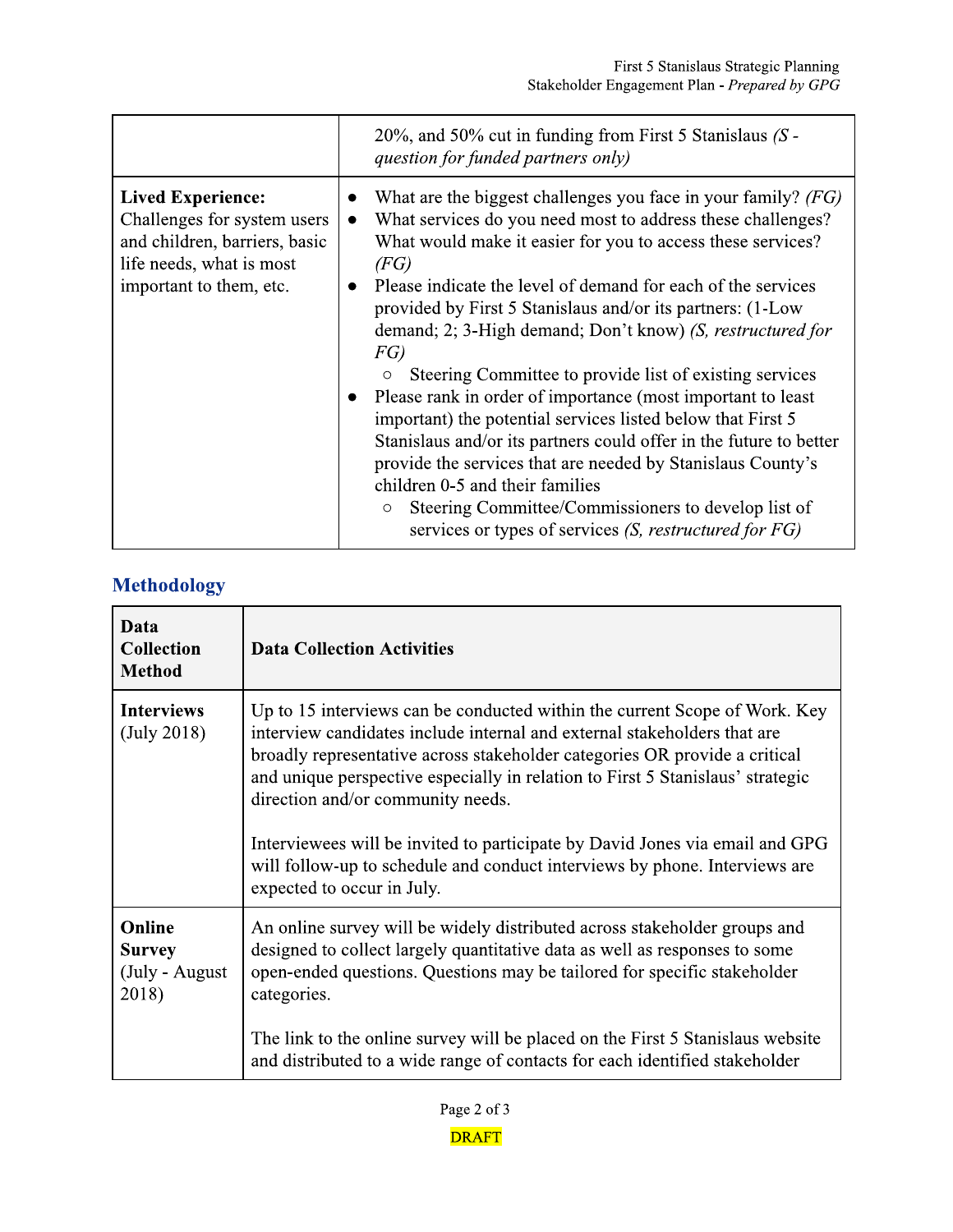|                                      | category. Funded partners will also be asked to distribute the survey link<br>widely. Hard copies of the survey will also be available through funded<br>partner agencies. The survey would be open for approximately two weeks in<br>July or potentially into August depending upon response rate.                                                                                                                                                                |
|--------------------------------------|--------------------------------------------------------------------------------------------------------------------------------------------------------------------------------------------------------------------------------------------------------------------------------------------------------------------------------------------------------------------------------------------------------------------------------------------------------------------|
| <b>Focus Groups</b><br>(August 2018) | Three focus groups will be conducted including two in Spanish and one for<br>funded partner agencies. First 5 Stanislaus staff will coordinate with Family<br>Resource Centers to identify potential participants and ensure geographic<br>representation throughout the county. First 5 Stanislaus staff will work with<br>representatives from funded partner agencies to establish a third focus group.<br>Focus groups are expected to be conducted in August. |

## **Stakeholders and Methods of Engagement**

| <b>Stakeholder</b>                                                                                              | <b>Tool</b>         | Data Needed                                    |
|-----------------------------------------------------------------------------------------------------------------|---------------------|------------------------------------------------|
| <b>Clients / System Users</b>                                                                                   | Survey, Focus Group | Lived experience                               |
| <b>Key External Stakeholders</b><br>(will likely include representatives)<br>across all stakeholder categories) | Interviews, Survey  | Strategic Direction,<br><b>Community Needs</b> |
| <b>Internal Stakeholders</b>                                                                                    | Interviews, Survey  | <b>Strategic Direction</b>                     |
| <b>Funded Partners</b>                                                                                          | Survey, Focus Group | Strategic Direction,<br><b>Community Needs</b> |
| Other 0-5 orgs                                                                                                  | Survey              | Strategic Direction,<br><b>Community Needs</b> |
| <b>Health, Education, Social Services</b>                                                                       | Survey              | Strategic Direction,<br><b>Community Needs</b> |
| <b>Other Nonprofit and Faith-based</b><br><b>Organizations</b>                                                  | Survey              | Strategic Direction,<br><b>Community Needs</b> |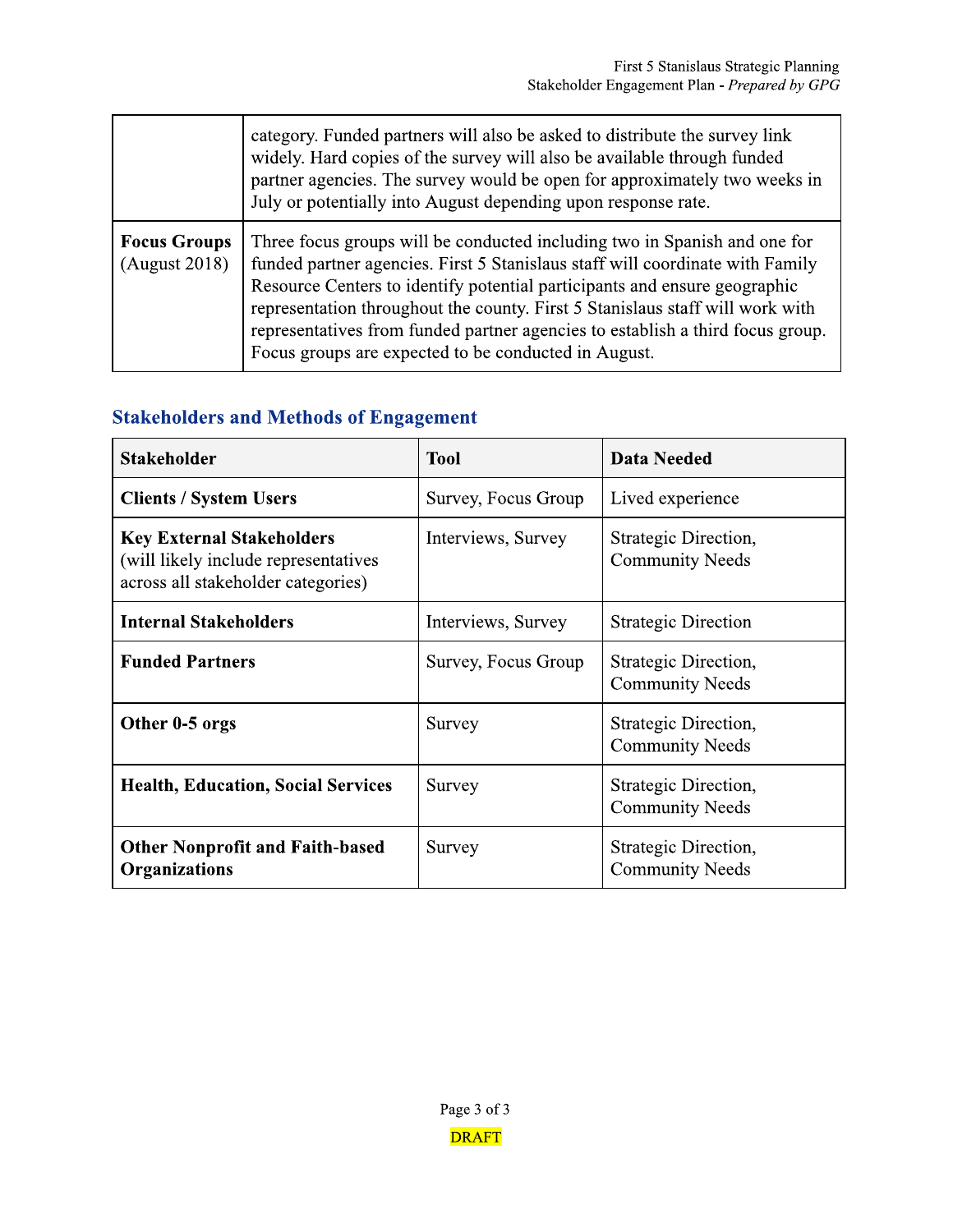|                | 5 Stanislaus Strategic Direction & Planning Work Plan<br>First                                                                                                                                                                                                                                                                                                                                                |               |                      |                                                            |                                                                                                                                  |
|----------------|---------------------------------------------------------------------------------------------------------------------------------------------------------------------------------------------------------------------------------------------------------------------------------------------------------------------------------------------------------------------------------------------------------------|---------------|----------------------|------------------------------------------------------------|----------------------------------------------------------------------------------------------------------------------------------|
|                |                                                                                                                                                                                                                                                                                                                                                                                                               |               | <b>MONTH</b>         | Potential Meeting                                          |                                                                                                                                  |
|                | Activity                                                                                                                                                                                                                                                                                                                                                                                                      | May June July | Aug Sept Oct Nov Dec | Dates and Times                                            | Primary Responsibility                                                                                                           |
| $\prec$        | Communications and Coordination                                                                                                                                                                                                                                                                                                                                                                               |               |                      |                                                            |                                                                                                                                  |
| $\overline{A}$ | Work with First 5 Stanislaus staff to develop and agree upon a detailed work plan and timeline.                                                                                                                                                                                                                                                                                                               |               |                      |                                                            | GPG/First 5 Stanislaus leadership                                                                                                |
| A.2            | Identify Steering Committee members; establish and convene regular meetings prior to Commission<br>planning meetings to discuss draft meeting designs, and coordinate the project.                                                                                                                                                                                                                            |               |                      |                                                            | GPG/First 5 Stanislaus leadership                                                                                                |
| A.3            | Establish and convene First 5 Stanislaus Commission Strategic Direction & Planning meetings. (see<br>yellow-highlighted rows below)                                                                                                                                                                                                                                                                           |               |                      |                                                            | GPG/Commission (staff support for<br>scheduling as needed)                                                                       |
| AA             | Present overview and work plan at First 5 Stanislaus Commission meeting.                                                                                                                                                                                                                                                                                                                                      | 5/22          |                      |                                                            | GPG                                                                                                                              |
| $\bf{m}$       | Phase I: Discovery (June - August 2018)                                                                                                                                                                                                                                                                                                                                                                       |               |                      |                                                            |                                                                                                                                  |
| $B_{.1}$       | Meet with the executive director by phone to obtain background on the planning process, identify<br>key background materials for review, and discuss next steps for working with the Commission.                                                                                                                                                                                                              |               |                      |                                                            | GPG/First 5 Stanislaus leadership                                                                                                |
| B.2            | resources on 0-5 work in the local community, including collaborative efforts; and existing data and<br>Gather, review, and analyze key resources, which could include First 5 Stanislaus' current and past<br>strategic plan funded programs and evaluated results; other pertinent First 5 strategic plans;<br>literature on key issues impacting children 0-5 and their families locally and more broadly. |               |                      |                                                            | GPG; First 5 Stanislaus staff to share<br>relevant materials with GPG                                                            |
| B.3            | Commissioners at meeting #1. Note that the strategic plan will incorporate First 5 Stanislaus' strategic<br>Gather strategic plan structure examples and develop a draft strategic plan outline to share with<br>direction including revised vision, mission, and values.                                                                                                                                     |               |                      |                                                            | GPG                                                                                                                              |
| B.4            | Facilitate Steering Committee meeting to review the work plan, roles and responsibilities, and<br>Commission planning meeting #1 design.                                                                                                                                                                                                                                                                      | 6/12          |                      |                                                            | GPG                                                                                                                              |
| B.5            | (2 hours) to review the overview<br>materials for review, discuss participants and questions for focus groups and interviews, and discuss<br>identify additional background<br>Design and facilitate in-person meeting #1 with the Commission<br>and roles/responsibilities document, discuss strategic plan outline,<br>questions and distribution mechanisms for a community survey.                        |               |                      | <b>Commission Meeting</b><br>June 26 Extended<br>$(4-6pm)$ | GPG                                                                                                                              |
| B.6            | Develop stakeholder engagement plan and interview, focus group, and survey protocols based on<br>results of Commision meeting #1, and share with Steering Committee for feedback.                                                                                                                                                                                                                             |               |                      |                                                            | GPG                                                                                                                              |
| $\mathbf{B}.7$ | and clarify next steps and<br>Facilitate Steering Committee meeting to further develop stakeholder engagement plan and<br>protocols, finalize lists of interviewees and focus group participants,<br>logistics for interviews, focus groups, and survey.                                                                                                                                                      | 6/29          |                      | June 29 1-3pm                                              | GPG/Steering Committee                                                                                                           |
| B.8            | Send invitations to interviewees and focus group participants.                                                                                                                                                                                                                                                                                                                                                |               |                      |                                                            | First 5 Stanlislaus leadership/GPG                                                                                               |
| B.9            | Schedule and conduct phone interviews.                                                                                                                                                                                                                                                                                                                                                                        |               |                      |                                                            | GPG                                                                                                                              |
| $B_{.10}$      | Hold three focus groups (two in Spanish with representatives from the Latino community).                                                                                                                                                                                                                                                                                                                      |               |                      |                                                            | GPG; Steering Committee support to<br>identify focus group venues; Staff<br>support to coordinate venue<br>logistics, as needed. |
| $\Xi$          | Develop, distribute, and administer an online community survey.                                                                                                                                                                                                                                                                                                                                               |               |                      |                                                            | Commission support for survey<br>GPG; Steering Committee and<br>distribution                                                     |
| $B_{.12}$      | discussion with the Commission in later phases. Pieces of this document may also be used in the final<br>summarizes key research findings and local issues, and frames key questions and decisions for<br>develop a document that<br>Process the results of the research and stakeholder engagement and<br>strategic plan document.                                                                           |               |                      |                                                            | GPG                                                                                                                              |
| $\cup$         | Phase II: Planning (August - October 2018)                                                                                                                                                                                                                                                                                                                                                                    |               |                      |                                                            |                                                                                                                                  |
| J              | Facilitate Steering Committee meeting to review Commission planning meeting design and<br>Discovery Phase materials.                                                                                                                                                                                                                                                                                          |               |                      |                                                            | GPG/Steering Committee                                                                                                           |